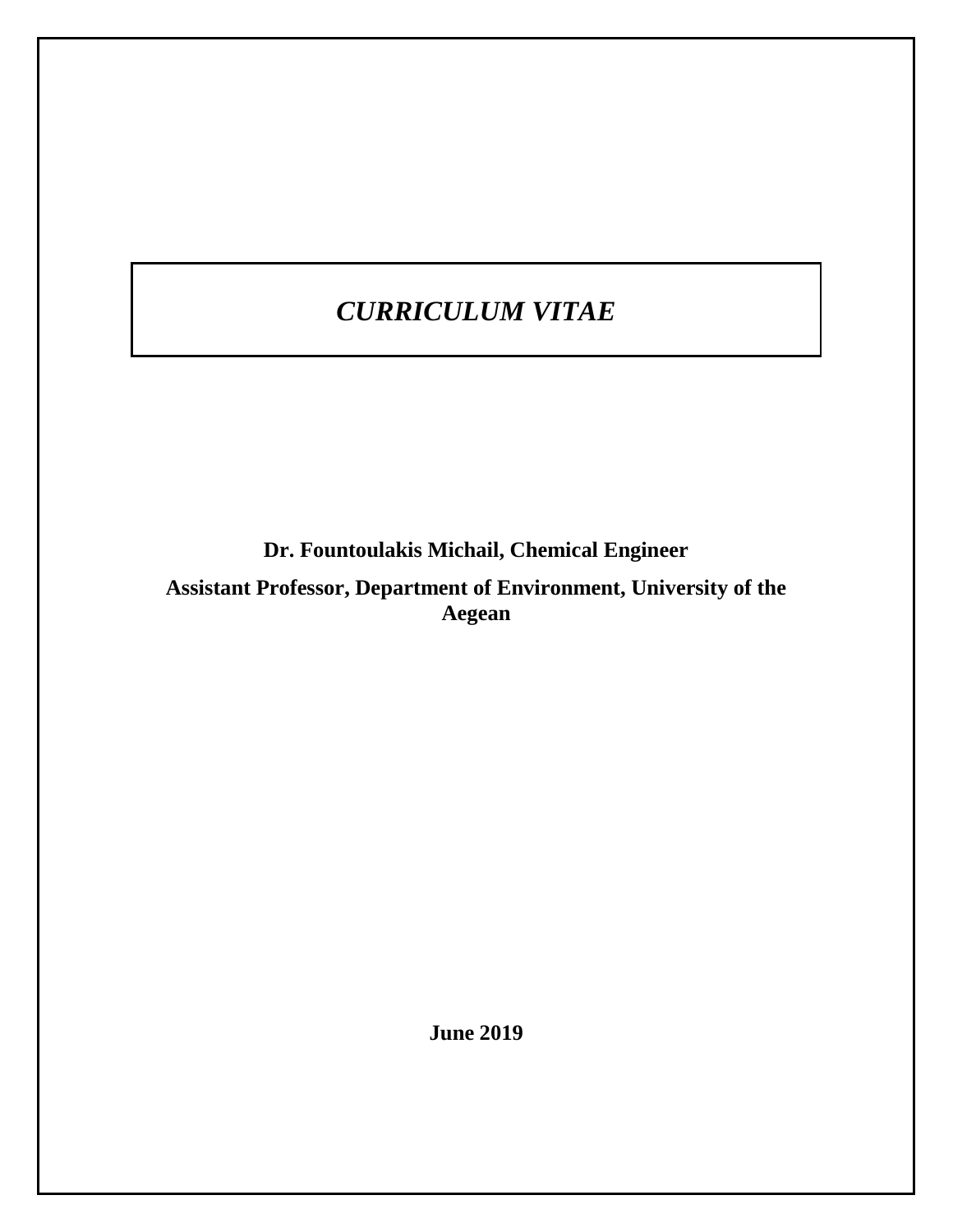## **PERSONAL DETAILS**

Date of birth: 12/01/1978 Place of birth: Heraklion, Crete Address: Agia Marina, 81100 Mytilene Telephone: +30 22510 36288

e-mail[:fountoulakis@env.aegean.gr](mailto:fountoulakis@env.aegean.gr)

## **Α. EDUCATION\_\_\_\_\_\_\_\_\_\_\_\_\_\_\_\_\_\_\_\_\_\_\_\_\_\_\_\_\_\_\_\_\_\_\_\_\_\_\_\_\_\_\_\_\_\_\_\_\_\_\_\_\_\_\_\_\_**

Post-Doctoral Research, Department of Agriculture, Technological and Educational Institute of Crete, Greece (2008)

Ph.D, Department of Chemical Engineering, University of Patras, Greece (2005)

Diploma, Department of Chemical Engineering, University of Patras, Greece (2001)

## **B. PROFESSIONAL ACTIVITY**

**2018- Up to date** Assistant Professor, Department of Environment, University of the Aegean

**2006-2017** Researcher, Department of Agriculture, Technological & Educational Institute of Crete

## **C. RESEARCH INTEREST\_\_\_\_\_\_\_\_\_\_\_\_\_\_\_\_\_\_\_\_\_\_\_\_\_\_\_\_\_\_\_\_\_\_\_\_\_\_\_\_\_\_\_\_\_\_\_**

#### **Environmental Biotechnology**

- Anaerobic digestion
- Conventional (activated sludge) and non-conventional (membrane bioreactor, SBR,
- RBC) wastewater treatment systems
- Microbial fuel cells

#### **Ecological Engineering**

- Constructed wetlands
- Ecosystem restoration
- Nature based solutions for water
- Phytoremediation

#### **D. RESEARCH PROJECTS\_\_\_\_\_\_\_\_\_\_\_\_\_\_\_\_\_\_\_\_\_\_\_\_\_\_\_\_\_\_\_\_\_\_\_\_\_\_\_\_\_\_\_\_\_\_**

More than 20 National and International (EEA Grants, LIFE, Interreg, FP7) research projects about waste and wastewater treatment.

#### **List of some projects**:

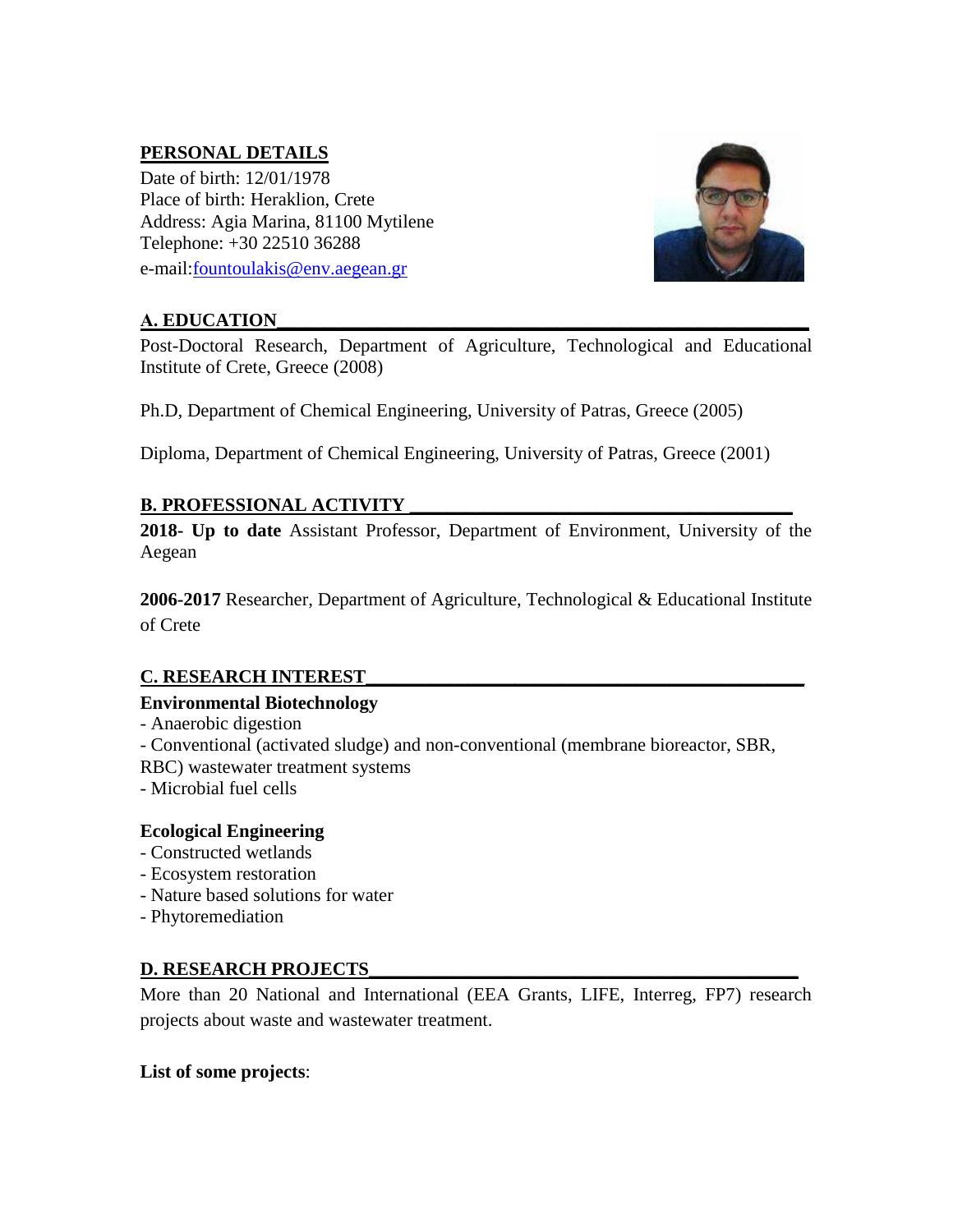1. Development of a hybrid constructed wetland for wastewater treatment in small and decentralized communities. (2006-2007) funded by Greek General Secretariat for Research and Technology (GSRT) (PABET)

2. Correlating Pollution build up in highway runoff with quantity and quality of traffic (2007-2008) funded by GSRT (PABET)

3. From treated wastewater to alternative water resources in semi-arid region. (2010- 2012) funded by EC (LIFE+, Environment)

4. Innovation Centre of Crete emphasizing the Management of Natural Resources (2011- 2012) funded by EEA Grants

5. Operation and Monitoring of constructed wetlands treating domestic wastewater (2012-2013) funded by EU (FP7-MINOTAURUS)

6. Urban Development and Water Infrastructure: Towards innovative decentralized urban water management (2012-2015) funded by GSRT (THALIS-HYDROPOLIS)

7. Integrate Water Management in Urban Housing Units (2014-2015) funded by GSRT (PABET)

8. Integrating bio-treated wastewater with enhanced water use efficiency to support the Green Economy in EU and India (2014-2016) funded by EU (FP7-WATER4CROPS)

9. Innovative solutions to climate change adaptation and governance in the water management of the Region of Crete – AQUAMAN (2016-2017) funded by EEA Grants

10. Domestic wastewater treatment and reuse by using innovative natural treatment systems (2014-2015) funded by EU and Greek Government (AgroETAK)

## **Ε. TEACHING\_\_\_\_\_\_\_\_\_\_\_\_\_\_\_\_\_\_\_\_\_\_\_\_\_\_\_\_\_\_\_\_\_\_\_\_\_\_\_\_\_\_\_\_\_\_\_\_\_\_\_\_\_\_\_\_\_\_**

**2018- Up to date.** Department of Environment, University of the Aegean:

1.**«**Restoration of polluted ecosystems»

- 2. «Environmental Biotechnology»
- 3. «Natural treatment systems»
- 4. «Ecological Engineering» master course

**2007-2017.** Department of Agriculture, Technological Educational Institute of Crete:

- 1. «Waste and wastewater treatment**»**
- 2. «Energy and agriculture**»**
- 3. «Agricultural waste management**»**

Supervision of more than 10 undergraduate and 5 postgraduate thesis

#### **F. PUBLICATIONS\_\_\_\_\_\_\_\_\_\_\_\_\_\_\_\_\_\_\_\_\_\_\_\_\_\_\_\_\_\_\_\_\_\_\_\_\_\_\_\_\_\_\_\_\_**

**Scientific Journals**  Peer review journals: 37

#### **Conferences**

- International 50

- National 3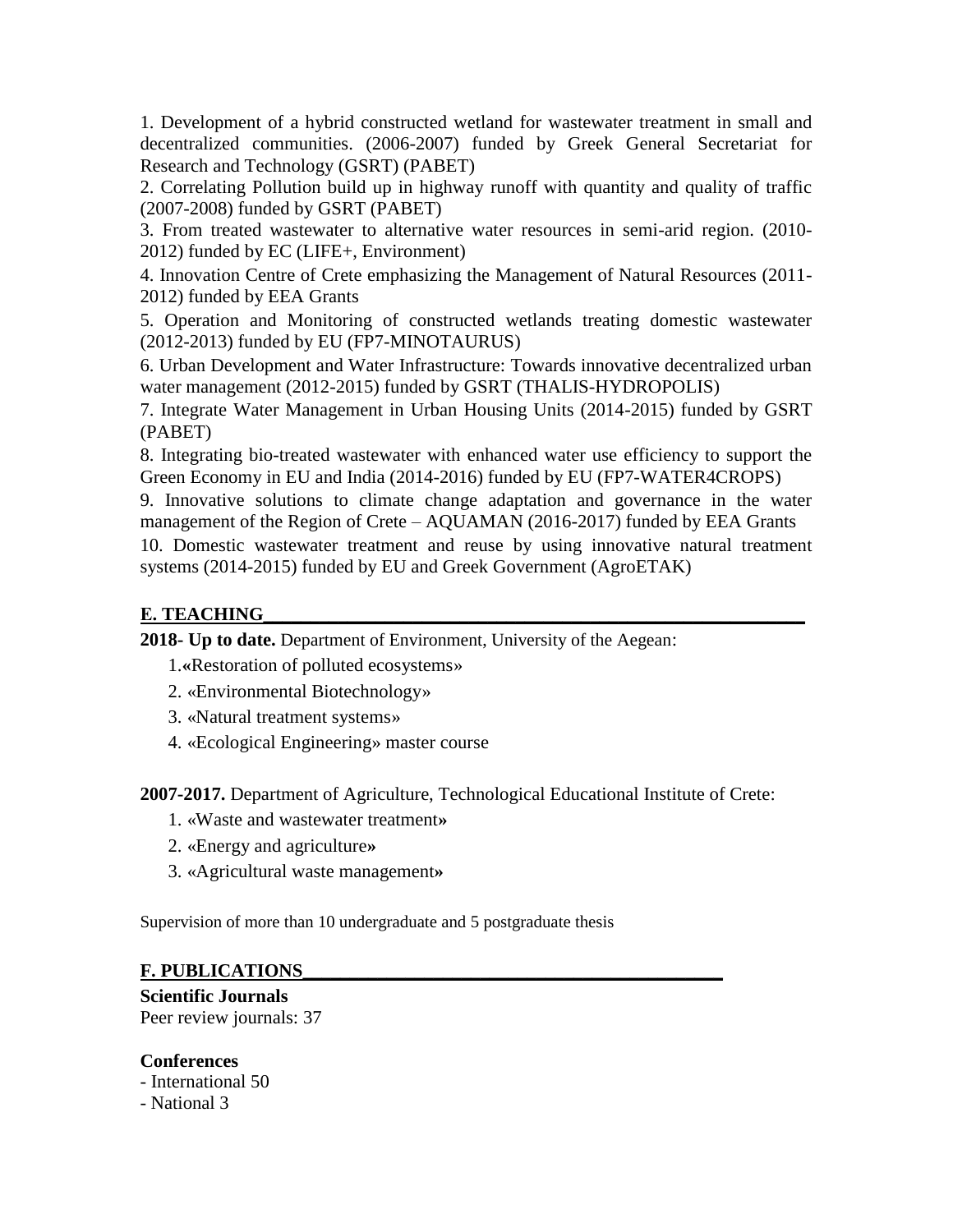#### **G. CITATIONS\_\_\_\_\_\_\_\_\_\_\_\_\_\_\_\_\_\_\_\_\_\_\_\_\_\_\_\_\_\_\_\_\_\_\_\_\_\_\_\_\_\_\_\_\_\_\_\_\_\_\_\_\_**

**Citations**  Scopus: 1264 Google scholar: 1898

#### **Δείκτης Hirsch**

h-index: 17 (scopus, google scholar)

## **Η. PATENTS**

Inventor in European patent under Rule 19 (3) EPC, Title : Marine vessel based system and method of managing municipal solid waste.

### **I. REVIEWER OF THE SCIENTIFIC JOURNALS**

**1.**Biodegradation, **2.** Journal of Hazardous Materials, **3.** Resources, Conservation & Recycling, **4.** Waste Management, **5.** Water Research, **6.** Bioresource Technology, **7.** Waste and Biomass Valorization, **8.** Biofuels, **9.** Biomass & Bioenergy, **10.** Ecological Engineering, **11.** Science of the Total Environment

## **Ι. PUBLICATIONS**

## **Journals with peer review**

- *1.* Fountoulakis M., Dokianakis S., Kornaros M., Aggelis, G.G., Lyberatos G. (2002) Removal of phenolics in olive mill wastewaters using the white-rot fungus Pleurotus ostreatus. *Water Research*. **36**, 4735-4744.
- 2. Stamatelatou K., Frouda C.,. Fountoulakis M.S, Drillia P., Kornaros M. and Lyberatos G., (2003), "Pharmaceuticals and health care products in wastewater effluents: the example of carbamazepine", *Water Supply*, **3 (4)**, 131–13.
- 3. Fountoulakis M., Drillia P., Stamatelatou K, Lyberatos G, Toxic Effect of pharmaceuticals on methanogenesis. (2004) *Water Science and Technology.* **50**(5), 335-340.
- 4. Fountoulakis M., Drillia P., Pakou C., Kampioti A., Stamatelatou K. and Lyberatos G. (2005). Analysis of Nonylphenol and Nonylphenol Ethoxylates in sewage sludge by HPLC following Microwave-Assisted Extraction. *Journal of Chromatography A*, **1089**(1), 45-51.
- 5. Fountoulakis, M., Stamatelatou, K. and Lyberatos, G. (2005) "Simulation of DEHP biodegradation and sorption during the anaerobic digestion of secondary sludge". *Water Science and Technology* **54**(4), 119-128.
- 6. Drillia P, S.N. Dokianakis, M.S. Fountoulakis, M. Kornaros, K. Stamatelatou and G.Lyberatos. (2005). On the occasional biodegradation of pharmaceuticals in the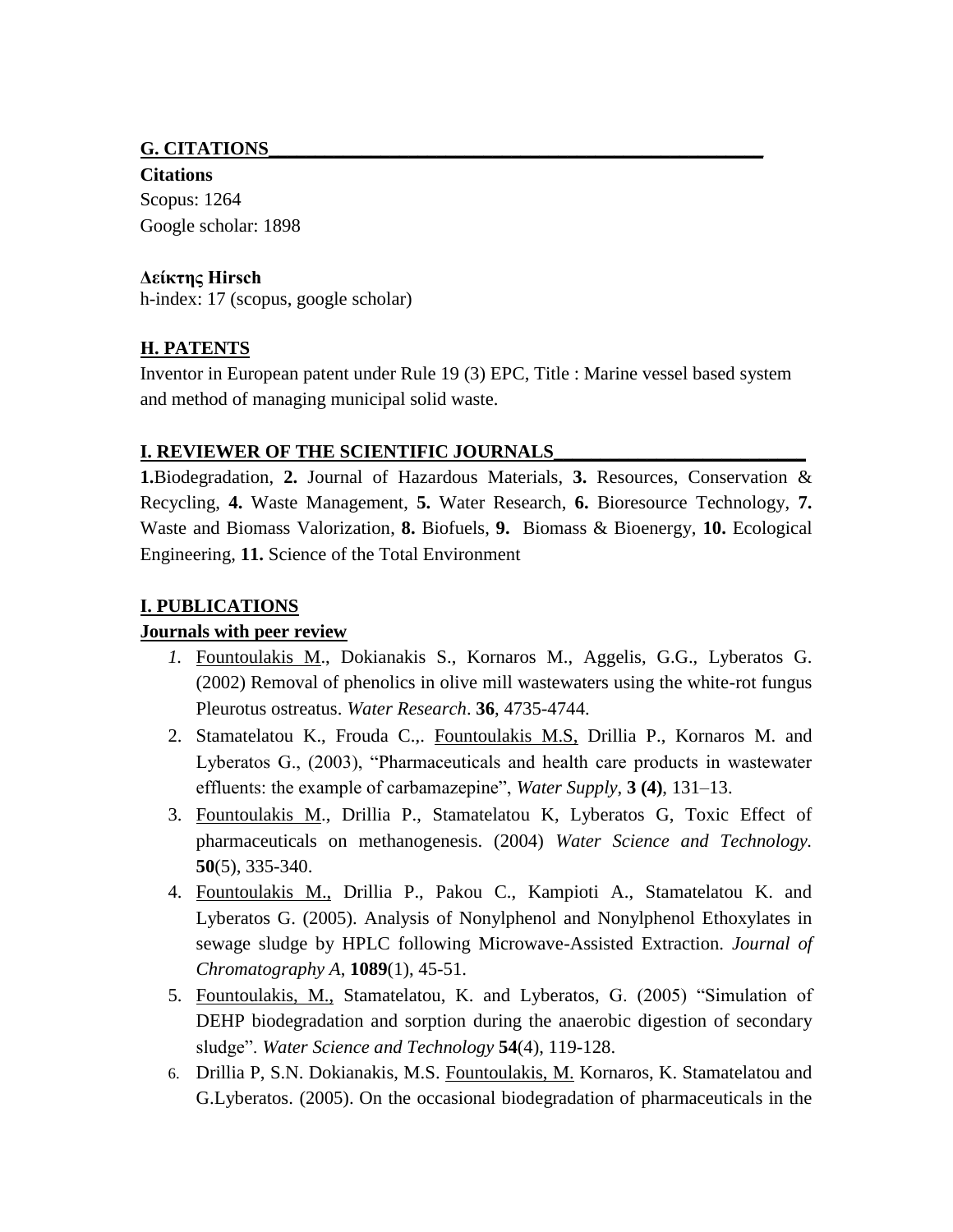activated sludge process: The example of the antibiotic sulfamethoxazole. *Journal of Hazardous Materials*, **122**(3), 259-265.

- 7. Pakou C., Fountoulakis M., Drillia P., Kampioti A., Stamatelatou K. and Lyberatos G. (2007). Occurrence and fate of polycyclic aromatic hydrocarbons in sewage treatment plants using microwave-assisted extraction followed by liquid chromatography coupled with fluorescence detector. *Fresenius Environmental Bulletin,* **16**(2), 1-6.
- 8. Dokianakis S., Fountoulakis M., Kornaros M., Lyberatos G. (2007). Biological wastewater treatment for ships equipped with vacuum sewage systems. *Fresenius Environmental Bulletin*. **16**(12),
- 9. Fountoulakis M., Drakopoulou S., Terzakis S., Georgaki I. and T. Manios. (2008). Potential for methane production from typical Mediterranean agro-industrial wastes. *Biomass & Bioenergy*, **32**, 155-161.
- 10. Fountoulakis M., Stamatelatou K., and G. Lyberatos. (2008). Τhe effect of pharmaceuticals on the kinetics of methanogenesis and acetogenesis. *Bioresource Technology*, **99**, 7083-7090.
- 11. Terzakis S., Fountoulakis M., Georgaki I., Albantakis D., Sabathianakis I., Karathanasis A. and T. Manios. (2008). Constructed wetlands treating highway runoff in the central Mediterranean region. *Chemosphere,* **72**, 141-149.
- 12. Fountoulakis M., Terzakis S., Georgaki I, Drakopoulou S., Sabathianakis I., Kouzoulakis M. and T. Manios. (2008). Oil refinery sludge and green waste simulated windrow composting. *Biodegradation,* **20** (2) 177-189.
- 13. Kyriacou, A., Drakopoulou, S., Georgaki, I., Fountoulakis, M., Mitsou, E., Lasaridi, K.E., Manios, Y., Manios, T. (2009). Screening for faecal contamination in primary schools in Crete, Greece. *Child: Care, Health Development,* **35** (2) 159-163.
- 14. Drakopoulou, S., Terzakis, S., Fountoulakis, M., Mantzavinos, D., Manios, T. (2009). Ultrasound-induced inactivation of gram-negative and gram-positive bacteria in secondary treated municipal wastewater. *Ultrasonic Sonochemistry,* **16** (5), 629-634.
- 15. Manios, T., Fountoulakis, M., Karathanassis A.D. (2009) Construction simplicity and cost as selection criteria between two types of constructed wetlands treating highway runoff. *Environmental Management,* **43**, 908-920.
- 16. Fountoulakis, M.S, Terzakis, S., Chatzinotas, A., Brix, H., Kalogerakis, N., Manios, T. (2009) Pilot scale comparison of constructed wetlands operated under high hydraulic loading rates and attached biofilm reactors for domestic wastewater treatment. *Science of the Total Environment,* **407** (8), 2996-3003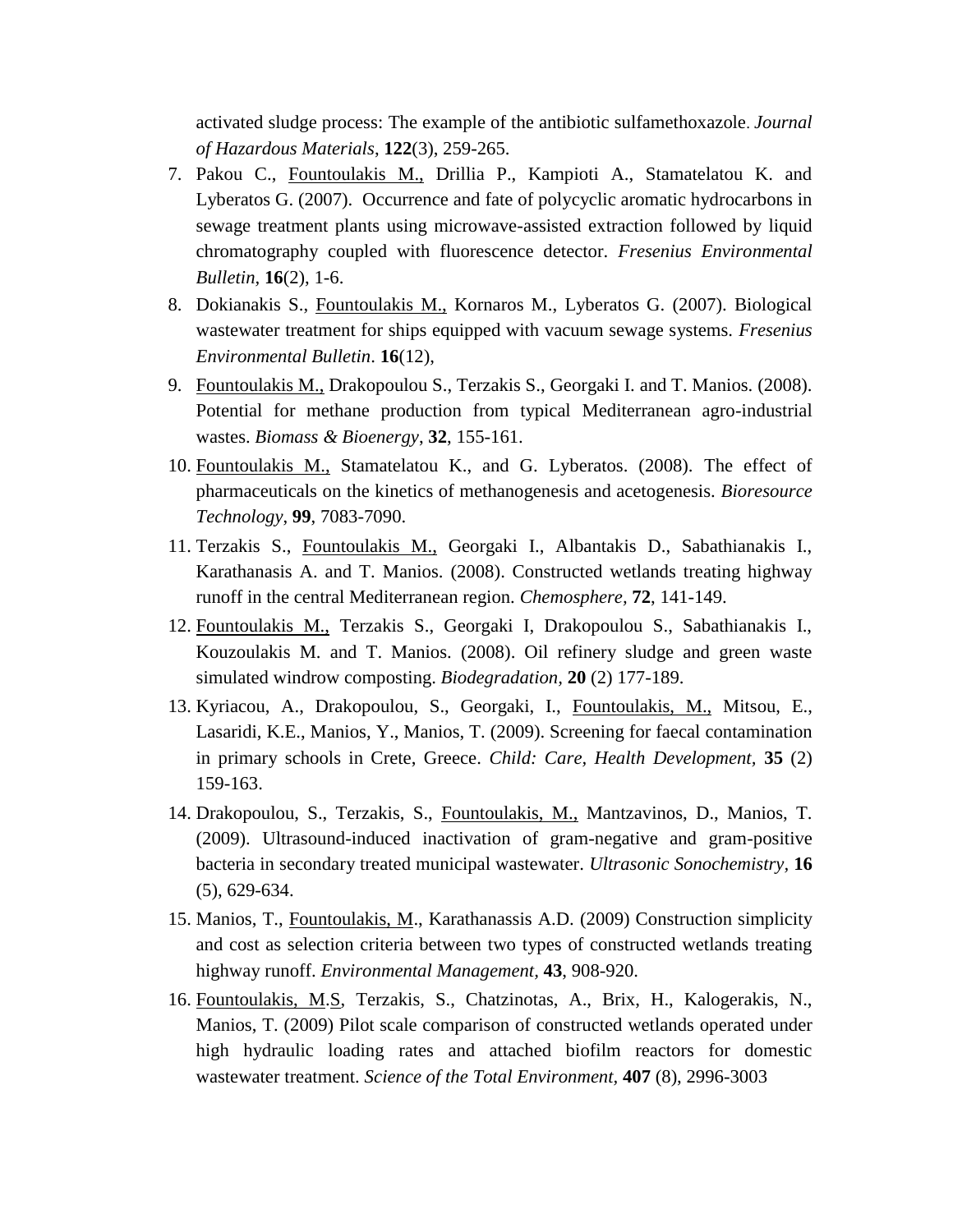- 17. Fountoulakis, M.S., Manios, T. (2009) Enhanced methane and hydrogen production from municipal solid waste and agro-industrial by-products codigested with crude glycerol. *Bioresource Technology,* **100** (12), 3043-3047.
- 18. Fountoulakis, M.S, Terzakis, S., Kalogerakis, N., Manios, T. (2009) Removal of polycyclic aromatic hydrocarbons and linear alkylbenzene sulfonates from domestic wastewater in pilot constructed wetlands and a gravel filter. *Ecological Engineering,* **35**, 1702-1709.
- 19. Fountoulakis, M.S. Makridis, L., Pirounaki, E.K., Chroni, C. Kyriacou, A., Lasaridi, K., Manios, T. (2010) Fate and effect of Linuton and Metribuzin on the co-composting process of green waste and sewage sludge. *Waste Management,* **30**, 41-49.
- 20. Fountoulakis, M.S., I. Petousi, Manios, T. (2010) Co-digestion of sewage sludge with glycerol to boost biogas production. *Waste Management,* **30**, 1849-1853.
- 21. Lasaridi, K., Katsabanis, G., Kyriacou, A., Maggos, T., Manios, T., Fountoulakis, M., Kalogerakis, N., Stentiford, E.I. (2010) Assessing odour nuisance from wastewater treatment and composting facilities in Greece. *Waste Management & Research,* **28**, 977-984.
- 22. Terzakis, S., Chatzinotas, A., Papageorgiou, N., Fountoulakis, M., Manios, T., Kalogerakis, N. 2010. Comparison of nitrifying, denitrifying, and overall microbial communities in two constructed wetlands and two compact attached biomass reactors treating domestic wastewater. *Journal of Biotechnology*, **150S**, 38.
- 23. Petousi, I., Stavroulaki, N., Fountoulakis, M.S., Papadimitriou, M., Stentiford, E.I., Manios, T. (2013) Application of treated wastewater for cultivations of carnations. *Water Practice Technology,* **8**, 457-460.
- 24. Petousi I., Fountoulakis M.S, Tzortzakis N., Dokianakis, S., Stentiford, I., Manios T. (2014) Occurrence of micro-pollutants in a soil-radish system irrigated with several types of treated domestic wastewater. *Water, Air & Soil Pollution,* **225**, 1791-1798.
- 25. Fountoulakis, M.S., Dokianakis, S.N., Daskalakis, G., Manios, T. (2014) Fermentative Hydrogen Production from Carob Pod: A Typical Mediterranean Forest Fruit. *Waste & Biomass Valorization,* **5**, 799-805.
- 26. Petousi I., Fountoulakis M.S., Saru M.L., Nikolaidis N., Fletcher, L., Stentiford, I., Manios T. (2015) Effects of reclaimed wastewater irrigation on olive (*Olea europaea* L. cv. 'Koroneiki') trees. *Agricultural Water Management,* **160**, 33-40.
- 27. Petousi, I., Fountoulakis, M.S., Stentiford, E.I., Manios, T. (2015). [Farmers'](https://scholar.google.com/citations?view_op=view_citation&hl=en&user=Emh_J_cAAAAJ&cstart=20&citation_for_view=Emh_J_cAAAAJ:kNdYIx-mwKoC)  [Experience, Concerns and Perspectives in Using Reclaimed Water for Irrigation](https://scholar.google.com/citations?view_op=view_citation&hl=en&user=Emh_J_cAAAAJ&cstart=20&citation_for_view=Emh_J_cAAAAJ:kNdYIx-mwKoC)  in a Semi‐[Arid Region of Crete, Greece.](https://scholar.google.com/citations?view_op=view_citation&hl=en&user=Emh_J_cAAAAJ&cstart=20&citation_for_view=Emh_J_cAAAAJ:kNdYIx-mwKoC) *Irrigation and Drainage,* **64**, 647-654.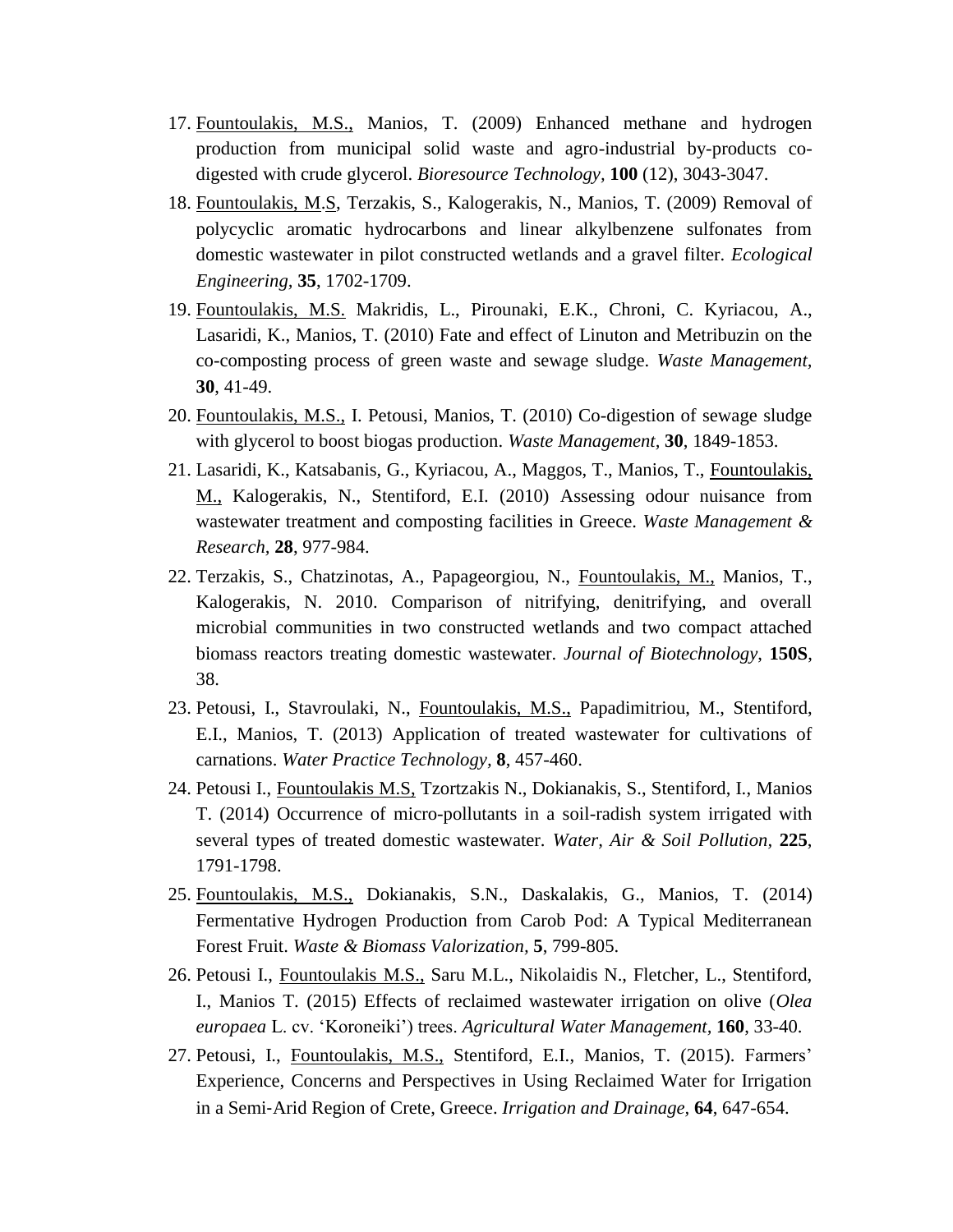- 28. Markakis, M., Fountoulakis, M.S., Daskalakis, G., Kokkinis, M., Ligoxigakis, E.K. (2016). The suppressive effect of compost amendments on *Fusarium oxysporum f.sp*. radices-cucumerinum in cucumber and *Verticillium dahliae* in eggplant. *Crop Protection*, **79**, 70-79.
- 29. Fountoulakis, M.S, Petousi, I., Markakis, N., Manios, T. (2016). Single house onsite grey water treatment using a submerged membrane bioreactor for toilet flushing. *Science of the total Environment*, **551-552**,706-711.
- 30. Maragkaki, A.E., Fountoulakis, M. Gypakis, A., Kyriakou, A., Lasaridi, K., Manios T. (2016) Pilot-scale anaerobic co-digestion of sewage sludge with agroindustrial by-products for increased biogas production of existing digesters at wastewater treatment plants. *Waste Management*, **59**, 362-370.
- 31. Fountoulakis, M.S., Sabathianakis, G., Kritsotakis, I., Kabourakis, E.M., Manios, T. (2017). Halophytes as vertical-flow constructed wetland vegetation for domestic wastewater treatment. Science of the total Environment, 583, 432-439.
- 32. [Fountoulakis, M.S.,](https://www.scopus.com/authid/detail.uri?origin=resultslist&authorId=34871684900&zone=) [Daskalakis, G.,](https://www.scopus.com/authid/detail.uri?origin=resultslist&authorId=14832189900&zone=) [Papadaki, A.,](https://www.scopus.com/authid/detail.uri?origin=resultslist&authorId=57194335670&zone=) [Kalogerakis, N.,](https://www.scopus.com/authid/detail.uri?origin=resultslist&authorId=36868874600&zone=) [Manios, T.](https://www.scopus.com/authid/detail.uri?origin=resultslist&authorId=6603910255&zone=) (2017). [Use of halophytes in pilot-scale horizontal flow constructed wetland](https://www.scopus.com/record/display.uri?eid=2-s2.0-85019765057&origin=resultslist&sort=plf-f&src=s&st1=fountoulakis+m.s&st2=&sid=f41ba48c822f2d12a158c2a9df421930&sot=b&sdt=b&sl=29&s=AUTHOR-NAME%28fountoulakis+m.s%29&relpos=1&citeCnt=0&searchTerm=)  [treating domestic wastewater.](https://www.scopus.com/record/display.uri?eid=2-s2.0-85019765057&origin=resultslist&sort=plf-f&src=s&st1=fountoulakis+m.s&st2=&sid=f41ba48c822f2d12a158c2a9df421930&sot=b&sdt=b&sl=29&s=AUTHOR-NAME%28fountoulakis+m.s%29&relpos=1&citeCnt=0&searchTerm=) [Environmental Science and Pollution Research](https://www.scopus.com/sourceid/23918?origin=resultslist) 24(20), 16682-16689
- 33. [Maragkaki, A.E.,](https://www.scopus.com/authid/detail.uri?origin=AuthorProfile&authorId=57188725103&zone=) [Fountoulakis, M.,](https://www.scopus.com/authid/detail.uri?origin=AuthorProfile&authorId=34871684900&zone=) [Kyriakou, A.,](https://www.scopus.com/authid/detail.uri?origin=AuthorProfile&authorId=57192367463&zone=) [Lasaridi, K.,](https://www.scopus.com/authid/detail.uri?origin=AuthorProfile&authorId=6603260648&zone=) [Manios, T.](https://www.scopus.com/authid/detail.uri?origin=AuthorProfile&authorId=6603910255&zone=) (2018). [Boosting biogas production from sewage sludge by adding small amount](https://www.scopus.com/record/display.uri?eid=2-s2.0-85017411860&origin=resultslist&sort=plf-f&src=s&sid=4e655ac4c14c81e14a8dce2378f9476c&sot=autdocs&sdt=autdocs&sl=18&s=AU-ID%2834871684900%29&relpos=0&citeCnt=0&searchTerm=)  [of agro-industrial by-products and food waste residues.](https://www.scopus.com/record/display.uri?eid=2-s2.0-85017411860&origin=resultslist&sort=plf-f&src=s&sid=4e655ac4c14c81e14a8dce2378f9476c&sot=autdocs&sdt=autdocs&sl=18&s=AU-ID%2834871684900%29&relpos=0&citeCnt=0&searchTerm=) Waste Management, 71, 605-611
- 34. Maragkaki, A.E., Vasileiadis, I., Fountoulakis, M., Kyriakou, A., Lasaridi, K., Manios, T. (2018). Improving biogas production from anaerobic co-digestion of sewagesludge with a thermal dried mixture of food waste, cheese whey and olive millwastewater. Waste Management. 71, 644–651.
- 35. [Galliou, F.,](https://www.scopus.com/authid/detail.uri?origin=resultslist&authorId=57190730396&zone=) [Markakis, N.,](https://www.scopus.com/authid/detail.uri?origin=resultslist&authorId=57126289600&zone=) [Fountoulakis, M.S.,](https://www.scopus.com/authid/detail.uri?origin=resultslist&authorId=34871684900&zone=) [Nikolaidis, N.,](https://www.scopus.com/authid/detail.uri?origin=resultslist&authorId=55400853300&zone=) [Manios, T.](https://www.scopus.com/authid/detail.uri?origin=resultslist&authorId=6603910255&zone=) (2018). [Production of organic fertilizer from olive mill wastewater by combining solar](https://www.scopus.com/record/display.uri?eid=2-s2.0-85040673032&origin=resultslist&sort=plf-f&src=s&st1=fountoulakis+m.s&st2=&sid=f41ba48c822f2d12a158c2a9df421930&sot=b&sdt=b&sl=29&s=AUTHOR-NAME%28fountoulakis+m.s%29&relpos=0&citeCnt=0&searchTerm=)  [greenhouse drying and composting.](https://www.scopus.com/record/display.uri?eid=2-s2.0-85040673032&origin=resultslist&sort=plf-f&src=s&st1=fountoulakis+m.s&st2=&sid=f41ba48c822f2d12a158c2a9df421930&sot=b&sdt=b&sl=29&s=AUTHOR-NAME%28fountoulakis+m.s%29&relpos=0&citeCnt=0&searchTerm=) [Waste Management,](https://www.scopus.com/sourceid/26490?origin=resultslist) 75, 305-311.
- 36. Petousi, I., Daskalakis, G., Fountoulakis, M.S., Lydakis, D., Fletcher, L., Stentiford, E.I., Manios, T. (2019). Effects of treated wastewater irrigation on the establishment of young grapevines. Science of the Total Environment, 658, 485- 492.
- 37. [Demetropoulou, L.,](https://www.scopus.com/authid/detail.uri?origin=AuthorProfile&authorId=6503929124&zone=) [Lilli, M.A.,](https://www.scopus.com/authid/detail.uri?origin=AuthorProfile&authorId=56306263400&zone=) [Petousi, I.,](https://www.scopus.com/authid/detail.uri?origin=AuthorProfile&authorId=37031863900&zone=) Nikolaou, T., Fountoulakis M., Kritsotakis, M., Panakoulia, S., Giannakis, G., [Manios, T.,](https://www.scopus.com/authid/detail.uri?origin=AuthorProfile&authorId=6603910255&zone=) [Nikolaidis, N.P.](https://www.scopus.com/authid/detail.uri?origin=AuthorProfile&authorId=55400853300&zone=) (2019). Innovative methodology for the prioritization of the Program of Measures for integrated water resources management of the Region of Crete, Greece. Science of the Total Environment, 672, 61-70.

#### **Conferences**

1. Lyberatos, G., Dokianakis, S., Fountoulakis, M., Kornaros M., Karantzis K. and E. Polychronopoulou. (2001) *"Biological Treatment of sewage from ships using*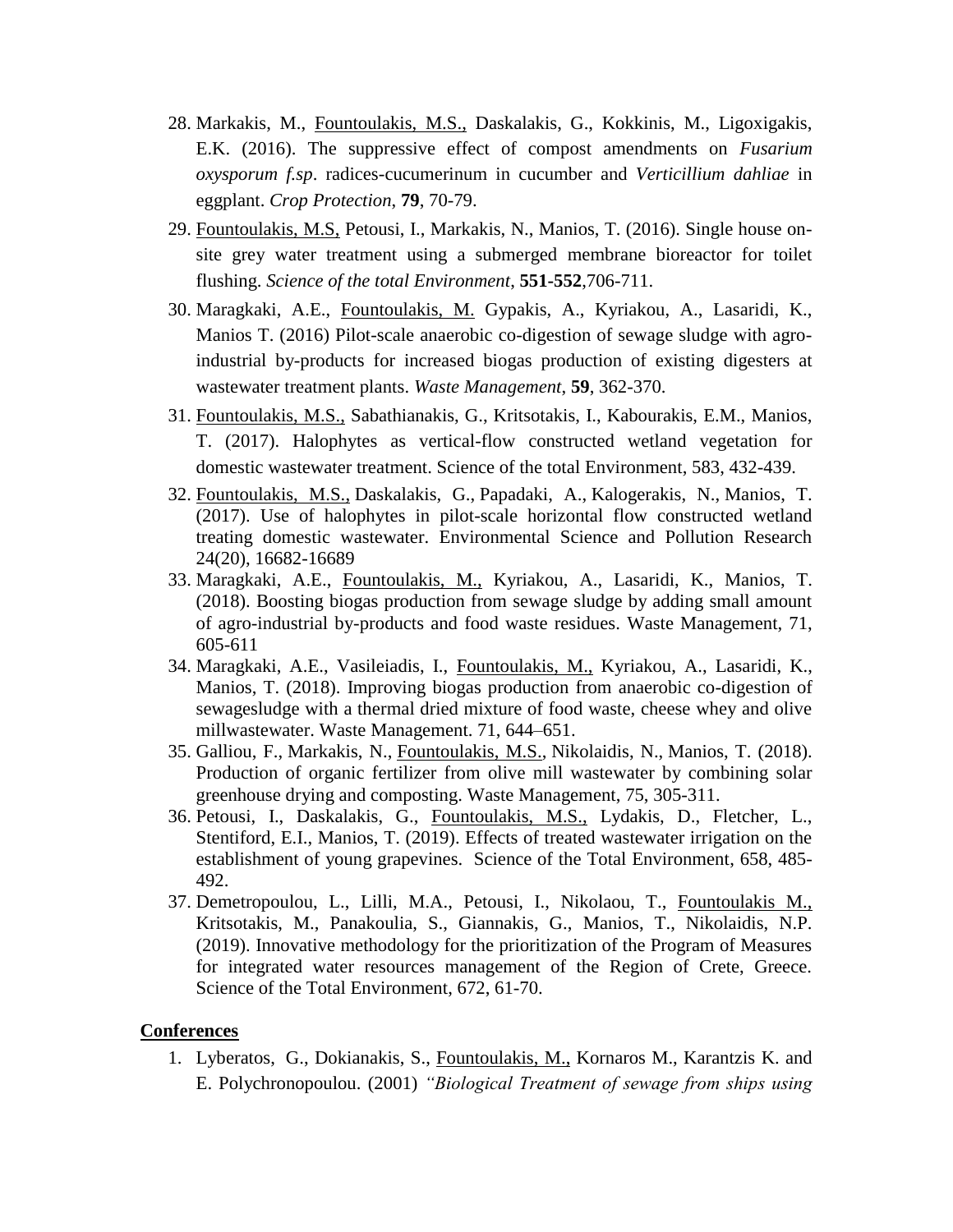*SBR technology",* Oral presentation at the Proc. International Conference. " Shipping : Technology and Environment ", Piraeus.

- 2. Fountoulakis M., Stamatelatou K. and G. Lyberatos, (2002) *"Impact of Pharmaceuticals on the Anaerobic Digestion Process",* Poster to the SETAC Europe  $12<sup>th</sup>$  Annual Meeting, Vienna, Austria, May 12-16.
- 3. Stamatelatou K., Frouda C., Fountoulakis M.S., Drillia P., Kornaros M. and Lyberatos G. (2002) "*Pharmaceuticals and health care products in wastewater effluents: the example of carbamazepine"* προφορική παρουσίαση ως 'keynote presentation' και δημοσίευση ως 'full paper' στα πρακτικά του Regional Symposium on Water Recycling in Mediterranean Region [International Water Association (IWA) Conference], Iraklio, Crete, October 10-13.
- 4. Lyberatos G., Stamatelatou K., Kornaros M., Drillia P., Dokianakis S., Frouda C. and Fountoulakis M.S. (2003) ''*Impact and Fate of the antibiotic sulfamethoxazole in wastewater treatment and disposal''.* Oral presentation to the  $3<sup>rd</sup>$  chemical engineering conference for collaborative research in Eastern Mediterranean, May13-15, Thessaloniki, Greece.
- 5. Fountoulakis M., Stamatelatou K. and G.Lyberatos. (2003) *"Impact and Biodegradability of Pharmaceuticals on the Anaerobic Digestion Process",* Oral presentation to SETAC Europe  $13<sup>th</sup>$  Annual Meeting, Hamburg, Germany, April  $27 - May 1$ .
- 6. Σταματελάτου Κ., Δοκιανάκης Σ., Δρίλλια Π., Φουντουλάκης Μ., Φρούντα Κ., Κορνάρος Μ και Λυμπεράτος Γ. (2003) «*Η πορεία των φαρμακευτικών ουσιών μέχρι την εναπόθεση τους στο περιβάλλον: το παράδειγμα της οφλοξακίνης»* 4 ο ΠΣΧΜ, Πάτρα..
- 7. Stamatelatou K., S.N. Dokianakis, M. Fountoulakis, C. Frouda, M.E. Kornaros and G. Lyberatos. (2003) «*The effect of a common antibacterial pharmaceutical (triclosan) on biological wastewater treatment processes*», *8th Conference on Environmental Science αnd Technology*, Lemnos – Greece, 8-10 September.
- 8. Stamatelatou K., S.N. Dokianakis, M. Fountoulakis, K. Frounda, M.E. Kornaros and G. Lyberatos. (2003) "*On the effect of pharmaceuticals on biological processes"*, ENVIRPHARMA ,European conference on human and veterinary pharmaceuticals in the Environment in Lyon, France, 14-16 April.
- 9. Fountoulakis M., Stamatelatou K., Gavala H.N., Skiadas I.V., Kampioti A. and Lyberatos G. (2004) ''*Anaerobic digestion of secondary sludge: effect of pretreatment and post-treatment with the presence of xeno*biotics'' Oral presentation at the 10th World Congress on Anaerobic Digestion. Montreal, Canada.
- 10. Pakou C., Fountoulakis M., Drillia P., Kampioti A., Stamatelatou K. and Lyberatos G. (2005) *''Microwave-Assisted Extraction- HPLC- FD for the*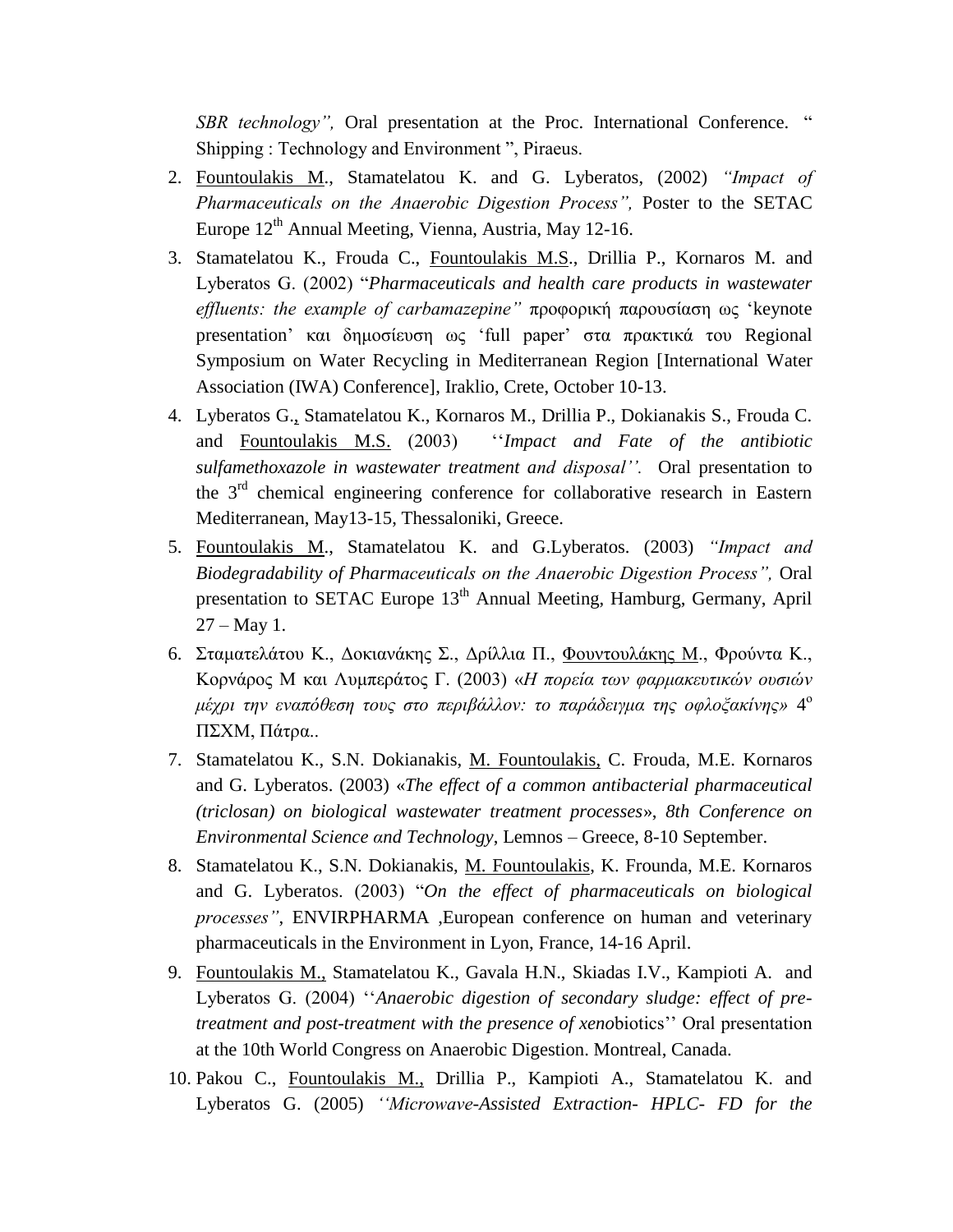*Assessment of the Occurrence and the Fate of the Polycyclic Aromatic Hydrocarbons in Sewage''* Poster presentation at the WasteEng Conference. Albi, France, 17-19 May.

- 11. Fountoulakis M., Stamatelatou K., Batstone D.J. and Lyberatos G. (2005) *''Modelling of anaerobic digestion kinetics of secondary sludge contamined with xenobiotic compounds''* Oral presentation at the WasteEng Conference. Albi, France, 17-19 May.
- 12. Φουντουλάκης M, Πάκου K, Μπλίκα E, Σταματελάτου K, Γαβαλά X, Σκιαδάς I και Λυμπεράτος Γ. (2005) '' *Τύχη των ξενοβιοτικών ουσιών κατά την επεξεργασία ιλύος''* Προφορική παρουσίαση, 5<sup>ο</sup> ΠΣΧΜ, Θεσσαλονίκη.
- 13. Fountoulakis M., Stamatelatou K., Batstone D.J. and Lyberatos G. (2005) '*'Modelling of anaerobic digesters treating primary and mixed primary and*  secondary sludge contamined with xenobiotic compounds'' 4<sup>th</sup> International. Oral presentation at the Symposium on Anaerobic Digestion of Solid Wastes (ADSW), Copenhagen, Denmark. 31 August- 2 September.
- 14. Fountoulakis M., Stamatelatou K. and Lyberatos G. (2005) ''*Simulation of DEHP biodegradation and sorption during the anaerobic digestion of secondary sludge''.* Oral presentation at the 1st International Workshop on the Anaerobic Digestion Model 1 (ADM1). Lyngby, Denmark, 4-6 September.
- 15. Fountoulakis M., Drillia P., Pakou C., Kampioti A., Stamatelatou K. and Lyberatos G. (2005) *''Fate of nonylphenol and nonylphenol ethoxylates in sewage treatment plants''*. Oral presentation at the 9th Conference on Environmental Science and Technology, Rhodes – Greece, 1-3 September.
- 16. Lyberatos G., Stamatelatou K., Fountoulakis M., Pakou C. and Kornaros M. (2006) ''*On the Fate of Xenobiotic Compounds during Alternative Methods of Municipal Sludge Treatment*'' AICHE Annual Meeting, San Francisco, 12-17 September.
- 17. Φουντουλάκης Μ., Γεωργάκη Ε., Τερζάκης Σ., Κατσαράκη Ε., Μανιός Θ. (2007) '' *Παραγωγή μεθανίου από απόβλητα ελαιοτριβείων, οινοποιείων και σφαγείων* ''. Αναρτημένη εργασία, 6 <sup>ο</sup> ΠΣΧΜ, Αθήνα.
- 18. K. Lasaridi, P. Siamandoura, Th. Manios, M. Fountoulakis, E.I. Stediford, A, Kyriacou. (2007) "Biofiltration of odorous Compounds And Other Air Pollutants: Design Parameters and Efficiency Aspects" CEMEPE Conference 24-28 June. Skiathos Island. Greece.
- 19. S., Terzakis, M., Fountoulakis, R., Drakopoulou, A., Chatzinotas, N., Kalogerakis, T., Manios. (2007) "Performance of different wastewater treatment processes and pollutants removal at different loadings of primary treated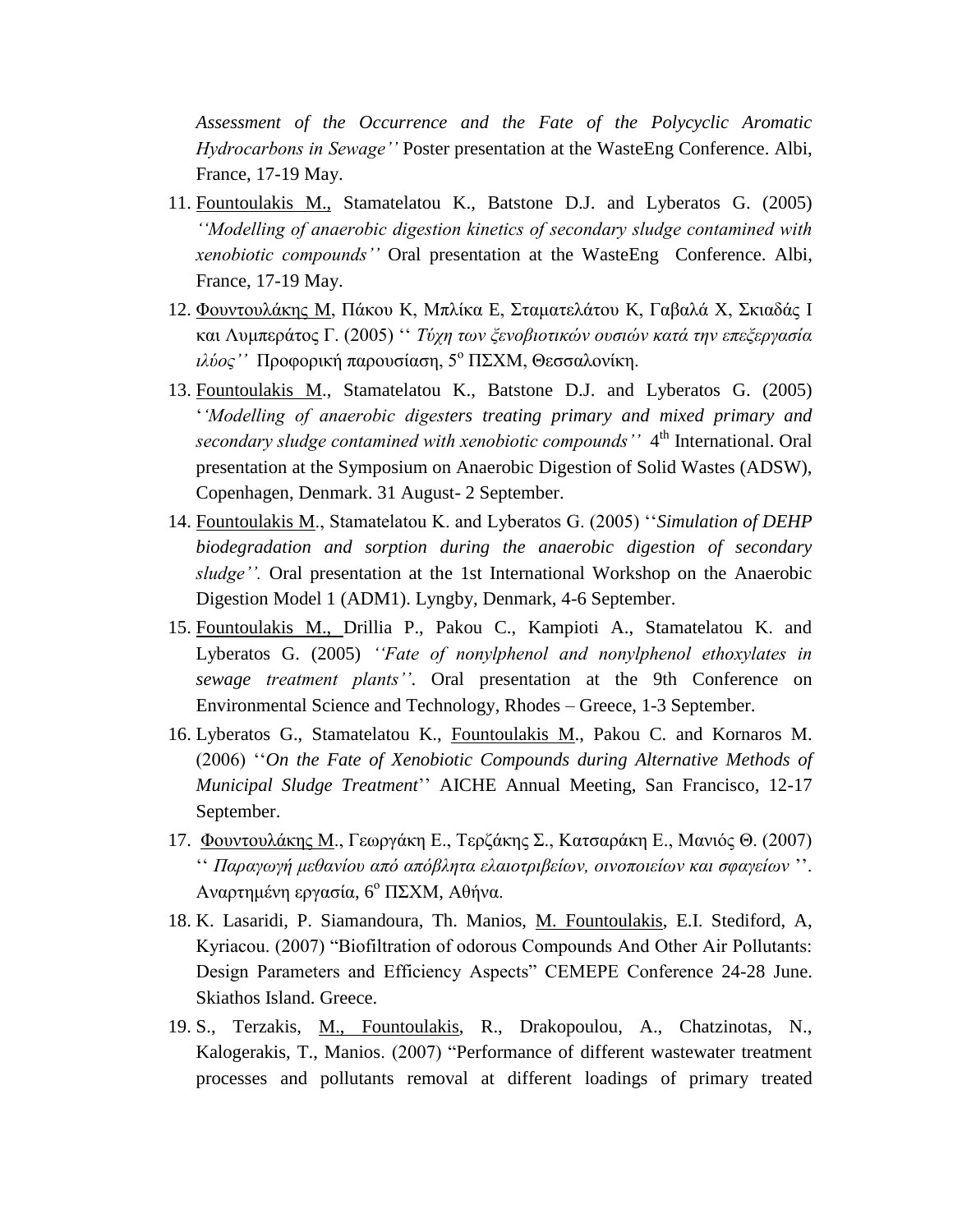municipal wastewater". RAISEBIO, UFZ, Summer school. 23-27 September. Leipzig, Germany.

- 20. Fountoulakis, M.S. Terzakis, S. Drakopoulou, S. Brix, H, Kalogerakis, N. T. Manios. (2008) Pilot scale constructed wetlands and attached biofilm reactors treating domestic wastewater in central Mediterranean region. Small and Decentralized Water and Wastewater Treatment Units.  $2<sup>nd</sup>$  conference. 2-4 May, Skiathos, Greece.
- 21. S. Terzakis, M.S. Fountoulakis, I. Georgaki, D. Albantakis, I. Sabathianakis, A.D. Karathanasis, N. Kalogerakis, T. Manios. (2008) Removal of heavy metals and polycyclic aromatic hydrocarbons from runoff in pilot constructed wetlands. Small and Decentralized Water and Wastewater Treatment Units. 2<sup>nd</sup> conference. 2-4 May, Skiathos, Greece.
- 22. *M. Fountoulakis, M. Sfendouraki, S. Terzakis and T. Manios (2009)* Enhanced biogas production of primary sludge co-digested with crude glycerol. CEMEPE Conference 21-26 June. Mykonos Island. Greece.
- 23. *K. Lasaridi, G. Katsabanis, Th. Maggos, Th. Manios, M. Fountoulakis, N. Kalogerakis, E.I. Stentiford and A. Kyriacou. (2009)* Mapping odour nuisance from environmental and industrial installations in Greece. CEMEPE Conference 21-26 June. Mykonos Island. Greece.
- 24. *L. Makridis, E.K. Pirounaki, M. Fountoulakis, C. Chroni, K. Lazaridi and T. Manios (2009)* Fate and effect of herbicides on co-composting process of green waste and sewage sludge. CEMEPE Conference 21-26 June. Mykonos Island. Greece.
- 25. *Terzakis S., Papageorgiou N., Fountoulakis M.,Kalogerakis N., Chatzinotas A. and Manios T. (2009)* Nitrifying & denitrifying bacterial communities responses under different applied hydraulic loading rates in constructed wetlands & attached biofilm reactors.  $11^{th}$  Conference of Environmental Science & Technology, 3-5 September, Chania, Greece.
- 26. Petousi, I., Fountoulakis, M., Christofaki, I., Atsalinou, A., Albandakis, D., Manios T. 2010. Farmers' acceptability of reusing wastewater for agricultural irrigation in a Cretan region, Crete, Greece. 29 June  $-$  3 July.  $7<sup>th</sup>$  International Conference ORBIT 2010, Heraklion, Crete, Greece, oral presentation.
- 27. *Fountoulakis M.S., Dokianakis, S.N., Tzaferou, P., Manios, T. 2010. Methane production through two stage anaerobic-co-digestion of OFMSW and glycerol.*  (2010)<sup>7th</sup> International Conference ORBIT, 29 June-3 July, Heraklion, Greece, oral presentation.
- 28. *Dokianakis, S.N., Fountoulakis, M.S., Polymerou, M., Mpastouna A., Manios, T.*  Pre-treatment and methane production potential of carob fruit. (2010) 7<sup>th</sup>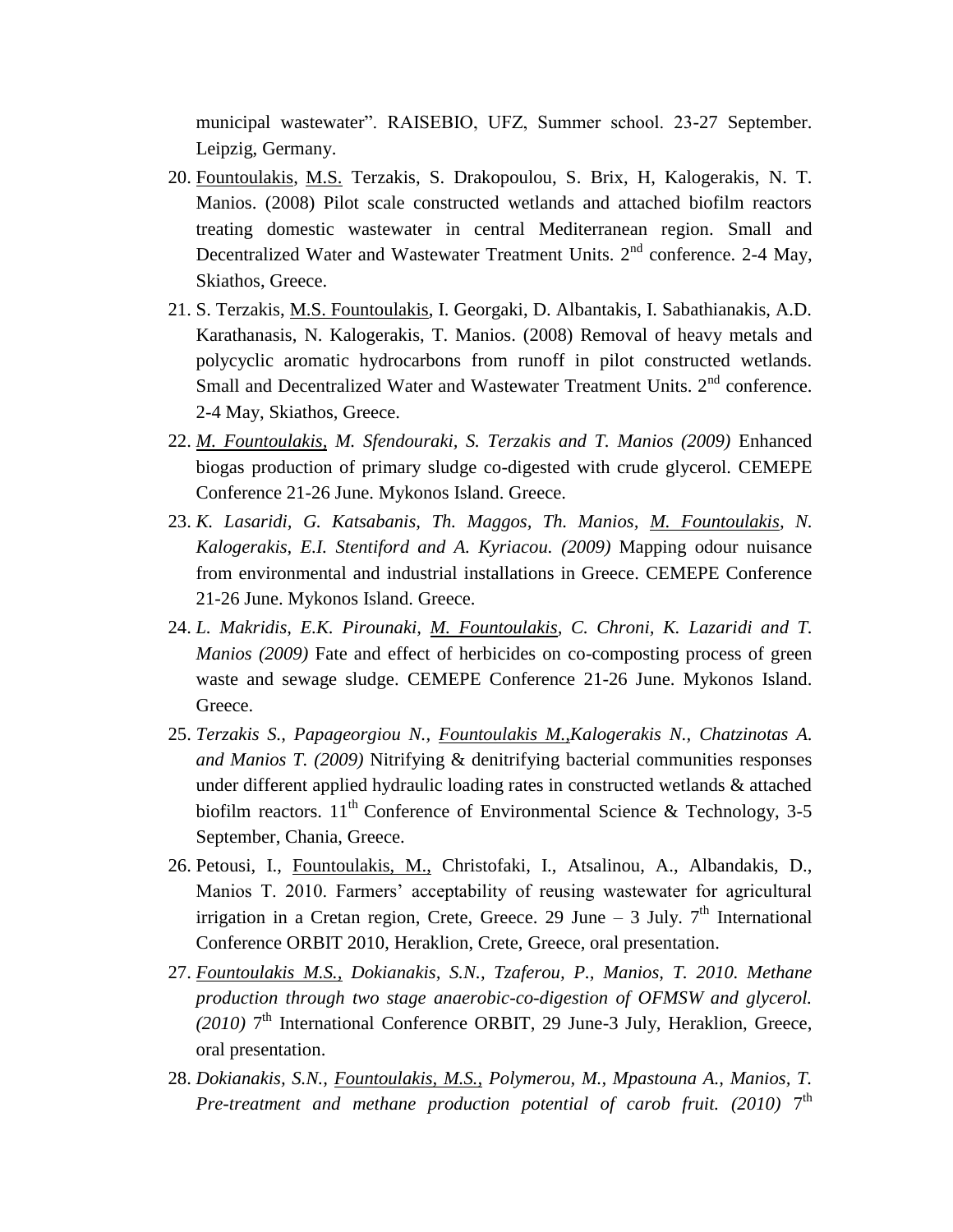International Conference ORBIT, 29 June-3 July, Heraklion, Greece, oral presentation.

- 29. *Fountoulakis, M.S., Cicek, N., Manios, T. (2010)* Use of plastic tubes as bulking agent for the composting of sewage sludge.  $7<sup>th</sup>$  International Conference ORBIT, 29 June-3 July, Heraklion, Greece, oral presentation.
- 30. Petousi, I., Fountoulakis, M. Dokianakis, S. Stentiford, E.I. Manios T. (2011). Opinion of urban and rural population about wastewater reuse for agricultural irrigation in Heraklion, Crete, Greece. 10th Specialized Conference on Small Water and Wastewater Systems & 4th Conference on Decentralized Water and Wastewater International Network. IWA. 18-22 April 2010 Venice, Italy, poster presentation.
- 31. Fountoulakis M., Dokianakis, S. Bastas, T. Terzakis, S. Manios, T. (2011) PAHs and LAS mass balance in a free water surface constructed wetland treating domestic wastewater 10th Specialized Conference on Small Water and Wastewater Systems & 4th Conference on Decentralized Water and Wastewater International Network. IWA. 18-22 April 2010 Venice, Italy, poster presentation.
- 32. Fountoulakis M., Dokianakis, S., Manios, T. (2011) Long term effect of polycyclic aromatic hydrocarbons in forest soils affected by wildfires. 5th European Bioremediation Conference, 4-7 July, Chania, Greece, poster presentation.
- 33. Fountoulakis M., Manios, T. (2012) The Hybrid wastewater treatment system. IWA Regional Conference on Wastewater Purification and Reuse, 28-30 March, Heraklion, Greece, oral presentation
- 34. Petousi, I., Stavroulaki, N., Fountoulakis, M., Papadimitriou, M.,. Stentiford, E.I., Manios, T. (2013) Application of Treated Wastewater for Cultivation of Carnations. IWA Regional Conference on Waste and Wastewater Management, Science and Technology, 26-28 June, Limmasol, Cyprus, poster presentation
- 35. Fountoulakis, M., Gyparakis, S., Daskalakis, G., Sabathianakis G., Manios, T. (2013) On-site greywater treatment using SBR technology**.** IWA Regional Conference on Waste and Wastewater Management, Science and Technology, 26- 28 June, Limmasol, Cyprus, oral presentation
- 36. Maragkaki A.E, Fountoulakis, M., Lasaridi K, Manios T. (2014) Improved biogas production from sewage sludge by co-digestion with the organic fraction of municipal solid waste". 2<sup>nd</sup> International Conference on Sustainable Solid waste Management, 12-14 June, Athens, Greece, oral presentation.
- 37. Maragkaki A.E, Fountoulakis, M., Lasaridi K, Manios T. (2014) "Pilot-Scale anaerobic co-digestion of sewage sludge and olive mill wastewater for increased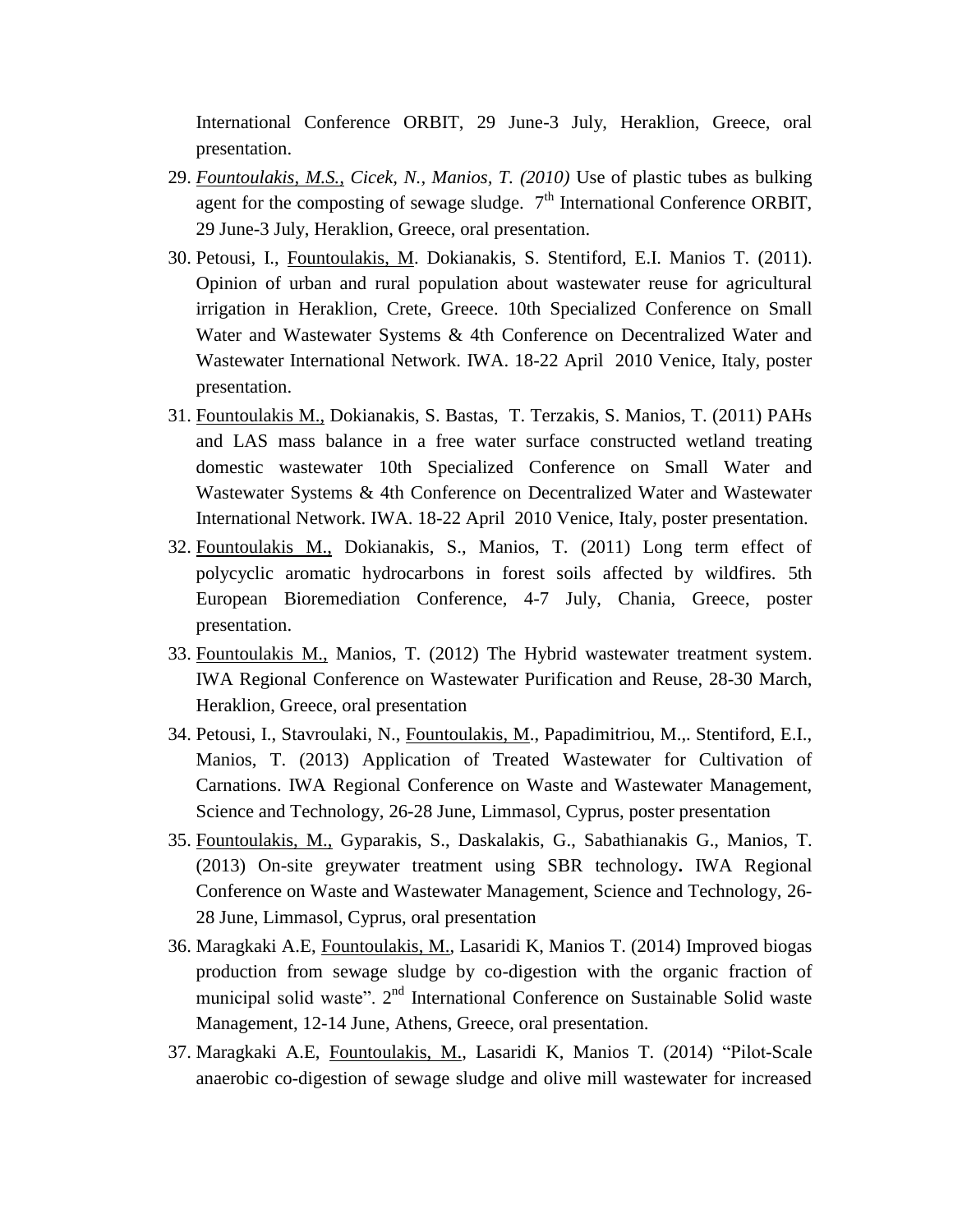biogas production". 9<sup>th</sup> Conference on Organic Resources and Biological treatment, 26-28 June, Godollo, Hungary, oral presentation.

- 38. Fountoulakis M.S., Daskalakis, G., Kalogerakis, N., Manios, T. (2014) "Use of constructed wetland planted with halophyte for domestic wastewater treatment".  $11<sup>th</sup>$ International Phytotechnologies Conference, Sept. 30 - Oct. 3, Heraklion, Greece, oral presentation
- 39. Galliou F, Fountoulakis M, Kritsotakis V, Markoulaki E, Petraki K, Papadaki A, Zampetakis L, Kafetsios K, Kalogerakis N, Markakis G, Manios T. 2015. Constructing an Environmental Sustainability Index of Agricultural Practice in Crete, Greece.  $11<sup>th</sup>$  International Conference on Environmental, Cultural, Economic, and Social Sustainability, 21-23 January 2015, Copenhagen, Denmark, poster presentation.
- 40. Fountoulakis, M., Markakis, G., Petousi, I., Manios T. 2015. Household grey water treatment using a submerged membrane bioreactor. IWA Balkan Young Water Professionals Conference, 10-12 May 2015, Thessaloniki, Greece, oral presentation
- 41. Galliou F**.**, Fountoulakis M**.**, Kritsotakis V**.**, Markoulaki E., Petraki K., Papadaki A., Zampetakis L., Kafetsios K., Kalogerakis N., Markakis G., Manios T. 2015. Factors affecting the use of irrigation water from farmers in Crete, Greece**.** IWA Balkan Young Water Professionals Conference, 10-12 May 2015, Thessaloniki, Greece, poster presentation
- 42. Petousi, Ι., Daskalakis, G., Fountoulakis, M., Papadaki, A., Tsompanidis, C., Dialynas, E., Manios T. 2015. Effect of roofing material on quality of roofharvested rainwater-correlation with rainfall events. IWA Balkan Young Water Professionals Conference, 10-12 May 2015, Thessaloniki, Greece, poster presentation
- 43. Petousi, I., Daskalakis, G., Fountoulakis, M., Papadaki, A., Tsompanidis, C., Dialynas, E., Tzaferou, P., Manios T., 2015. Performance comparison of three compact systems in grey-water treatment, oral presentation. Industrial Waste & Wastewater Treatment & Valorisation Conference,  $21 - 23$  May 2015, Athens, Greece, oral presentation
- 44. Dialynas, E., Fountoulakis, M.S., Manios, T. 2016. An improved autonomous composting unit aiming in the hospitality industry.  $10<sup>th</sup>$  International Conference on "Circular Economy and Organic Waste", ORBIT 2016, 25 – 28 May 2016, Heraklion, Greece, oral presentation
- 45. Maragkaki, A., Fountoulakis, M., Gypakis, A., Lazaridi, K., Manios, T. 2016. Improved biogas production from sewage sludge by co-digestion with agroindustrial by-products. 10th International Conference on "Circular Economy and